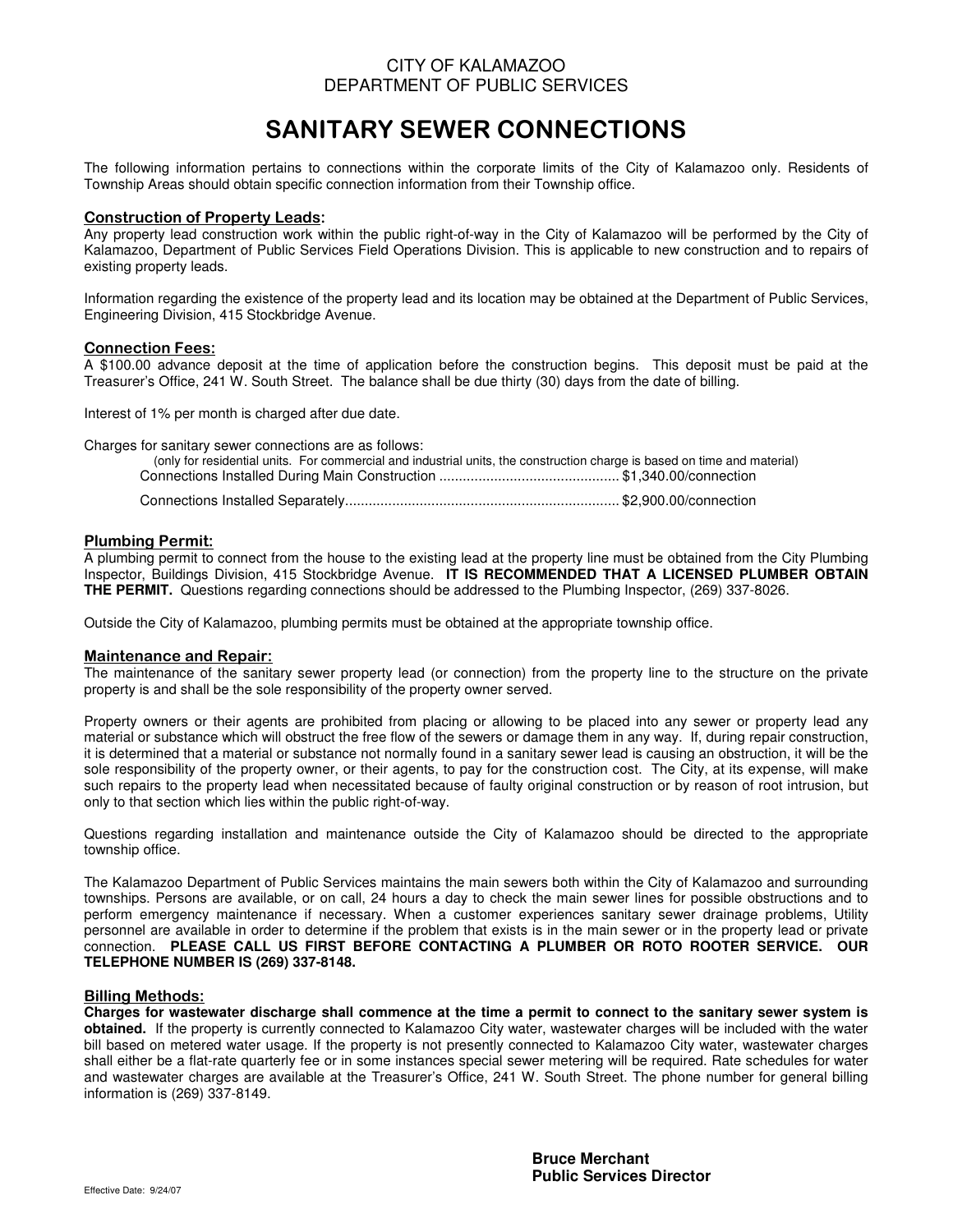## CITY OF KALAMAZOO DEPARTMENT OF PUBLIC SERVICES

## STANDARD WATER SERVICE EXTENSIONS RATES AND REGULATIONS

The policies and rates included here include only extensions of standard services for residential accounts. They will normally be limited to the former Milwood service area, or cases where a meter box was installed and conditions have changed so that the meter can be moved to an acceptable area inside the building.

A "service" is the pipe that delivers water from the public distribution main to the water meter at the property being served. Where the meter is located in an outdoor box or pit near the property line, the service may be extended into the basement of the building and the meter relocated there; this is only possible under the conditions mentioned in the preceding paragraph.

### Service and Meter Location:

The service extension will enter the building at or near the front of the structure and will not be placed under porches, garages, etc. Preferred location for the meter is in the basement at the point nearest the street. Locations in fuel bins are prohibited; locations in storage rooms are discouraged. Meters must not be covered with goods, cupboards, or shelves in any manner. METERS MUST BE ACCESSIBLE TO READERS AND SERVICEMEN AT ALL TIMES.

### Installation and Future Maintenance:

All service extensions and service maintenance are under the control of the Water Utility, at the request of the property owner or his authorized representative. However, **any changes to the site or building subsequent to the installation which hazard the operation or maintenance of the service shall be rectified at the expense of the owner**; the **Utility is not liable for any resultant damage**. No buildings are permitted on top of the service. The customer is responsible for providing a heated space for the meter location. He must pay the cost of repairs for any frozen meters. The Utility will maintain the service line up to and including the water meter, but beyond that point, maintenance is the responsibility of the property owner.

### Remote Meter Reading Device:

A remote reading dial is provided with all new installations. The device permits reading of the water meter from outside the house. This reading device is provided at no extra charge. If an outside remote reader is not installed initially, this can be scheduled by our Meter Shop Supervisor upon request.

### Payment

The advance deposit for standard service extensions must be made when the service is ordered. The order can be placed at our office at 241 W. South Street. After the service is installed, the charges will be billed, less the advance deposit. This balance is due within 30-days of the invoice date. Interest of 1% per month on the outstanding balance is charged after the due date.

Every effort will be made to have emergency extensions done within 48 hours (excluding weekends) after receipt of the order.

| The Following Rates Apply: |                             |                        |                                 |  |  |  |  |  |
|----------------------------|-----------------------------|------------------------|---------------------------------|--|--|--|--|--|
| <b>Size</b>                | <b>Base Charge</b>          | <b>Charge Per Foot</b> | <b>Advance Deposit Required</b> |  |  |  |  |  |
| $\frac{3}{4}$              | \$751.00                    | \$15.45                | \$100.00                        |  |  |  |  |  |
| $1\frac{1}{4}$             | \$751.00                    | \$16.00                | \$100.00                        |  |  |  |  |  |
| 2" or larger               | BASED ON TIME AND MATERIALS |                        |                                 |  |  |  |  |  |

The Footage is measured from the curb box location to the new meter location in the basement. Ditches will be left in reasonable condition. Any exceptional lawn work is the owner's responsibility.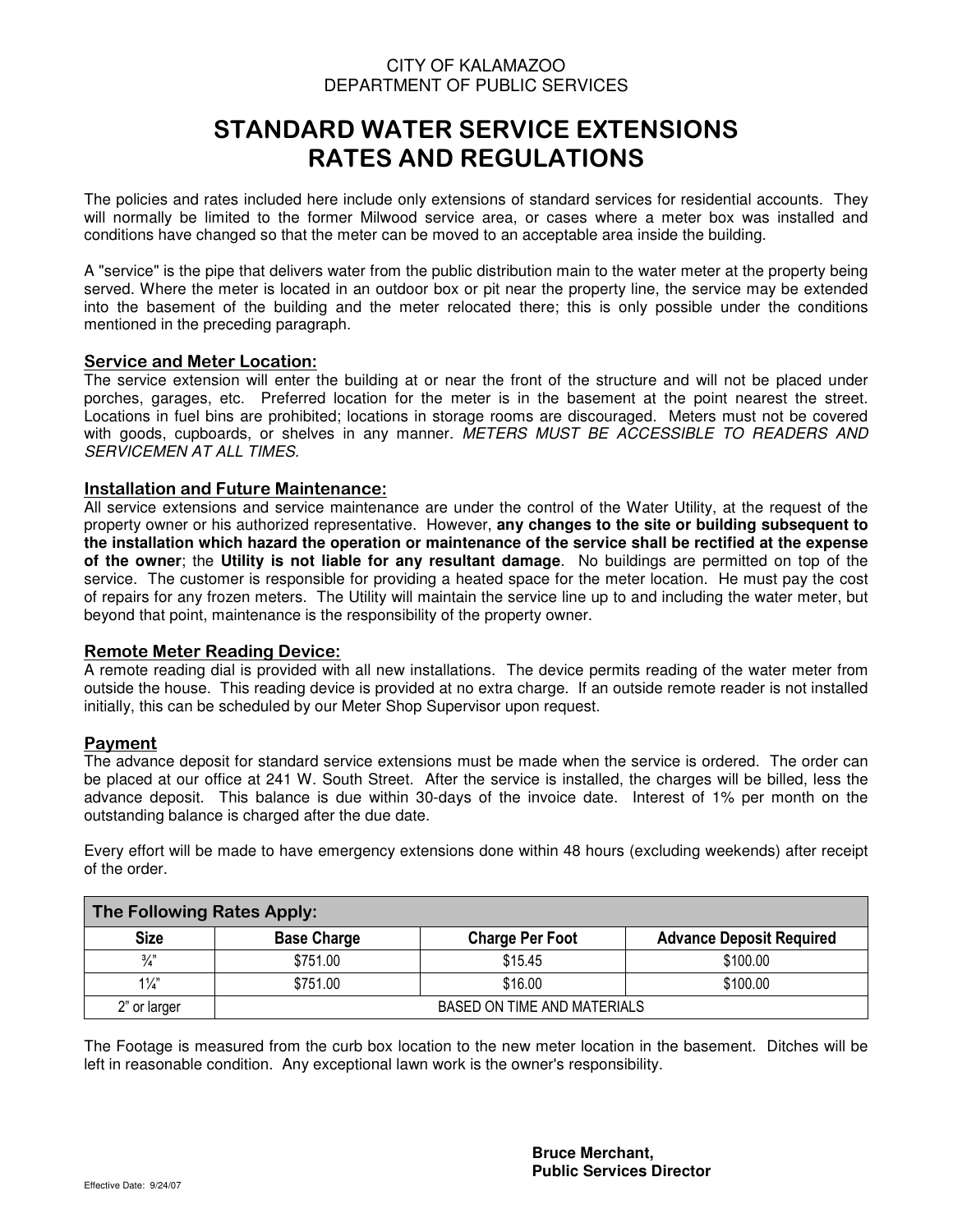## CITY OF KALAMAZOO DEPARTMENT OF PUBLIC SERVICES

## WATER SERVICE CONNECTIONS RATES AND REGULATIONS

The service connection is that pipe from the public water distribution main to the water meter that delivers water to the property being serviced. The customer pays for the installation of this service, based upon size. The charges for standard connections are as follows:

| <b>Charge Per Foot:</b>            |                                    |                                                          |                                           |                                              |  |  |  |  |
|------------------------------------|------------------------------------|----------------------------------------------------------|-------------------------------------------|----------------------------------------------|--|--|--|--|
| <b>Size</b>                        | Charge for 1 <sup>st</sup> 25 Feet | <b>Charge Per Foot,</b><br><b>For Additional Footage</b> | <b>Advance Deposit</b><br><b>Required</b> | <b>Extra for Outdoor</b><br><b>Meter Box</b> |  |  |  |  |
| $1\frac{1}{4}$                     | \$1,117.00                         | \$16.00                                                  | \$100.00                                  | \$397.00                                     |  |  |  |  |
| $1\frac{1}{4}$ " Blind             | \$985.00                           |                                                          |                                           |                                              |  |  |  |  |
| 2" or Larger<br>Based on Full Cost |                                    |                                                          | Pit by Owner                              |                                              |  |  |  |  |

The footage for the standard service  $(1\frac{1}{4})$  is measured from the center of the right-of-way, when in a public street, to the meter.

Special services, 2 "or larger, are installed at actual costs to the customer. An estimate of the cost is available upon request.

Ditches will be left in reasonable condition: **Any exceptional lawn work is the owner's responsibility.** Extra charges for winter construction may be added when the service is installed at the customer's insistence at times and places when the frost is over 12" thick.

## REGULATIONS APPLYING TO SERVICE CONNECTIONS

**SERVICE APPLICATIONS:** Applications for service are taken at our office at 241 W. South Street. **In addition to your \$100.00 advance deposit, signatures, and a refundable customer deposit are usually required upon application.** For customers in the township areas, a permit from your township officials is required prior to making your application.

**PAYMENT:** The advance deposit for standard services will be made when the service is ordered. After the service is installed, the charges will be billed, less the advance deposit. This balance is due within 30-days of the invoice date. Customers requesting special services, 2 "and above, are required to pay in advance at the time the service is requested. Interest of 1 % per month on the outstanding balance is charged after the due date.

**INSTALLATION AND MAINTENANCE:** All service installations and maintenance are under the control of the Water Utility, at the request of the property owner or their authorized representative. However, any changes to the site or building subsequent to the installation, which hazard the operation or maintenance of their service, shall be rectified at the expense of the owner; the Utility is not liable for any resultant damage. No buildings or structures are permitted on top of the service. The Utility will maintain the service line from the distribution main to and including the water meter but not beyond that point.

**SERVICE SIZE:** Recommendation for size can be obtained upon application. The following are some helpful guidelines:

- 1¼" Homes with heavier usage, particularly zoned lawn and garden watering or two baths or a long distance from the street; this will provide approximately 25-30 gallons per minute at usable pressure.
- 2" Only the largest homes with a large, non-zoned lawn sprinkling system or other heavy usage.